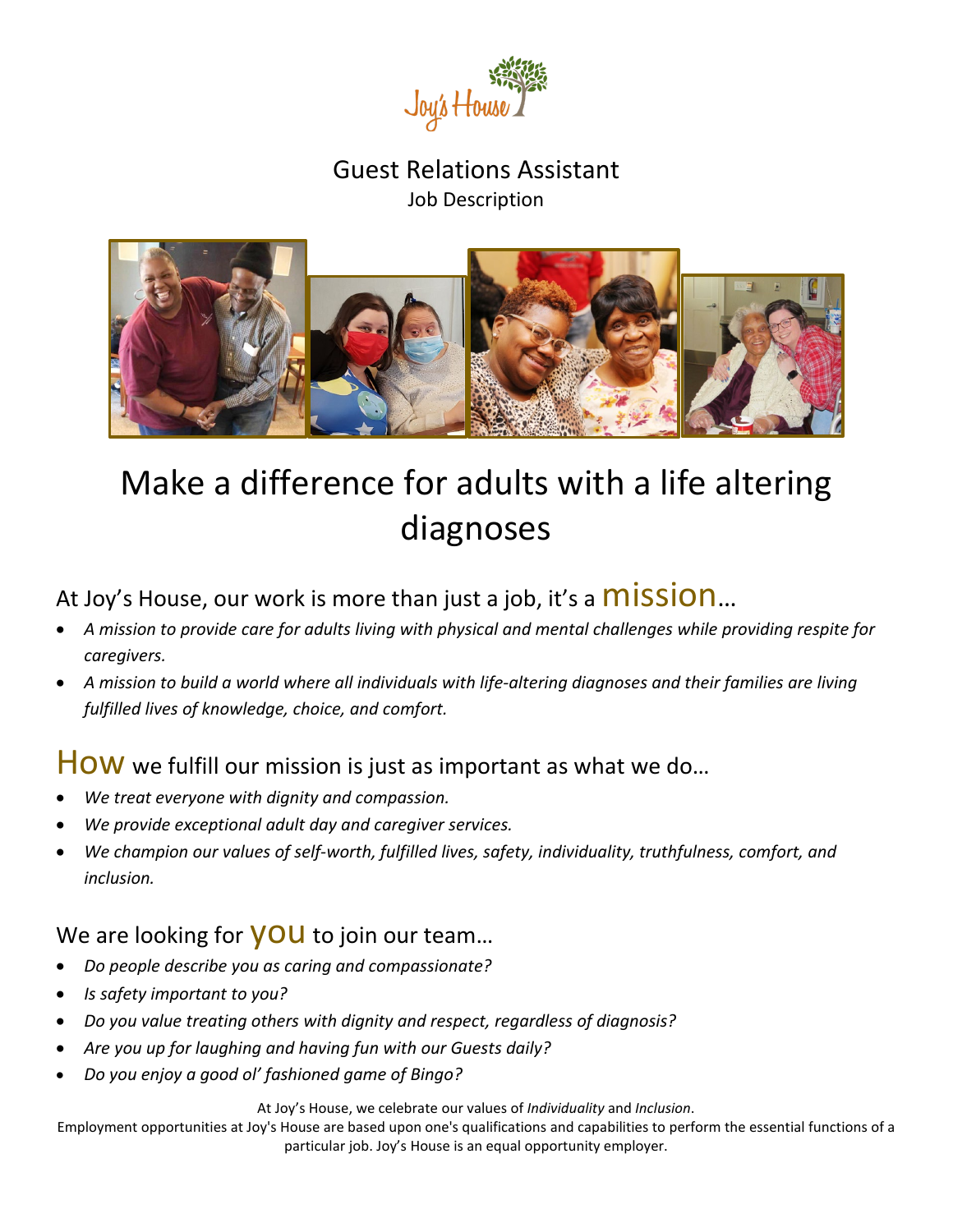

#### Join our team, where your work will have a direct impact.

## Guest Relations Assistants provide safety and community for Joy's House Guests,

implementing a variety of daily activities to enhance and maintain each person's cognitive, physical, social, and emotional well-being.



## The primary responsibilities for this role are...

- *Creating a welcoming, meaningful, and positive relationships with volunteers, caregivers, Guests, and other individuals who may meet Joy's House.*
- *Have fun engaging Guest's in physical, cognitive, or social activities throughout the day while monitoring and ensuring their health and safety and following individual care plans.*
- *Learning more about Alzheimer's disease, other dementias, multiple sclerosis, Parkinson's disease, MRDD, autism, and other challenges that our Guests may face.*
- *Serving lunch and snacks based on dietary restrictions of our Guests and in accordance with the Marion County Health Department food safety policies and procedures.*
- *Helping to maintain all necessary records such as Daily Activity Log, Incident Reports, Extra Clothing Reminder, Signin Sheets, Individual Guest Reports, Daily Personal Care record and any other necessary documentation.*

### We **Value** you and offer...

*Hourly Full-time and Part-time positions available*

*Flexible Scheduling*

*Opportunities for growth and leadership*

*Familial and warm company culture*

*Generous Paid Time Off and Holiday Schedule*

At Joy's House, we celebrate our values of *Individuality* and *Inclusion*.

Employment opportunities at Joy's House are based upon one's qualifications and capabilities to perform the essential functions of a particular job. Joy's House is an equal opportunity employer.